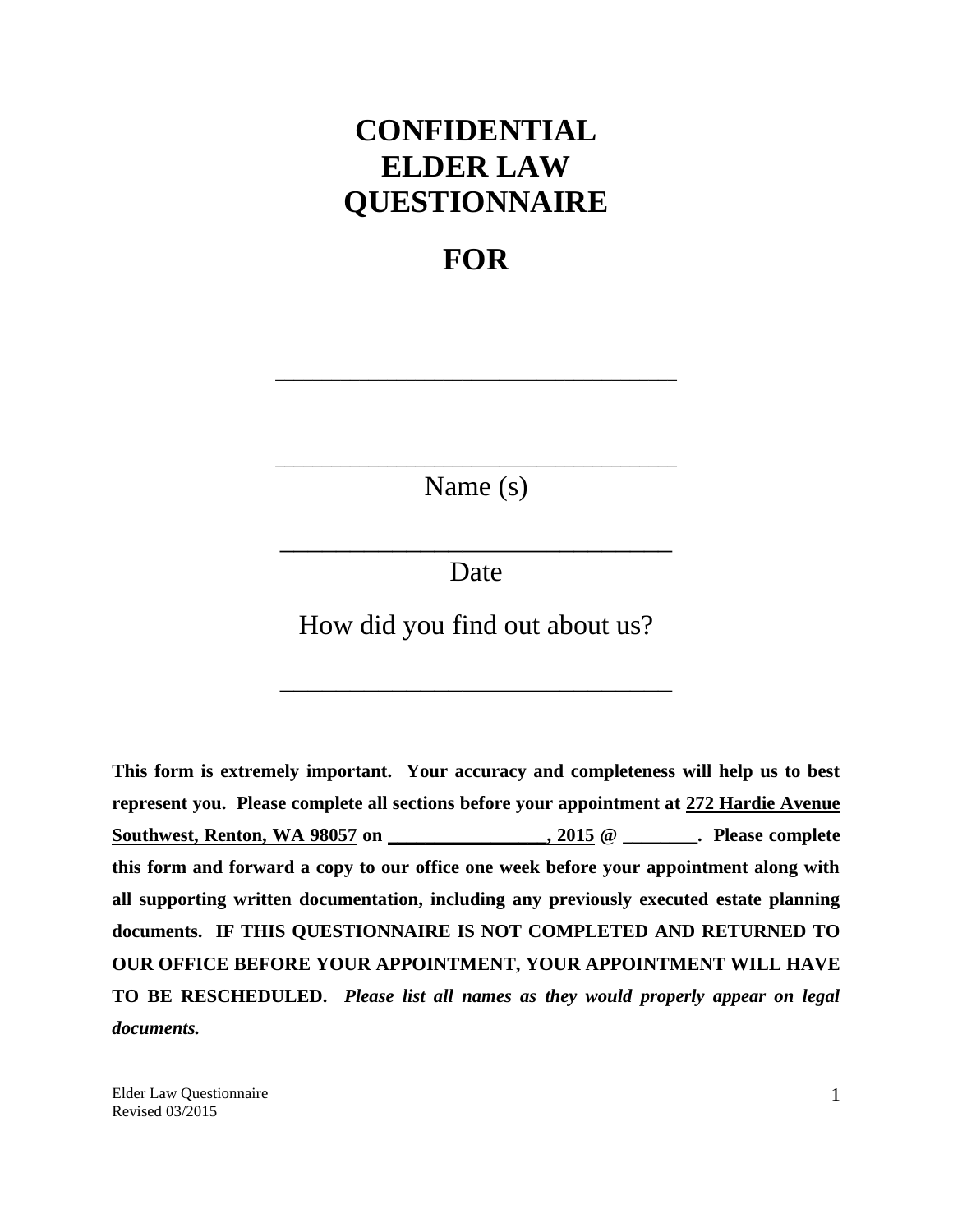## **INFORMATION of person inquiring about Elder Law Services:**

| Name:                       | <u> 1989 - Johann Stoff, deutscher Stoff, der Stoff, der Stoff, der Stoff, der Stoff, der Stoff, der Stoff, der S</u> |
|-----------------------------|-----------------------------------------------------------------------------------------------------------------------|
| Cell Telephone:             |                                                                                                                       |
|                             |                                                                                                                       |
|                             |                                                                                                                       |
|                             |                                                                                                                       |
| Email address:              |                                                                                                                       |
|                             |                                                                                                                       |
|                             |                                                                                                                       |
|                             |                                                                                                                       |
| Relationship to Individual: |                                                                                                                       |
|                             |                                                                                                                       |
|                             |                                                                                                                       |
|                             | <b>INFORMATION of person requiring Elder Law Services:</b>                                                            |
|                             |                                                                                                                       |
| Name:                       |                                                                                                                       |
|                             |                                                                                                                       |
|                             |                                                                                                                       |
|                             |                                                                                                                       |
|                             |                                                                                                                       |
| Type of residence:          |                                                                                                                       |
|                             |                                                                                                                       |
| Mailing address:            |                                                                                                                       |
|                             |                                                                                                                       |

Elder Law Questionnaire Revised 03/2015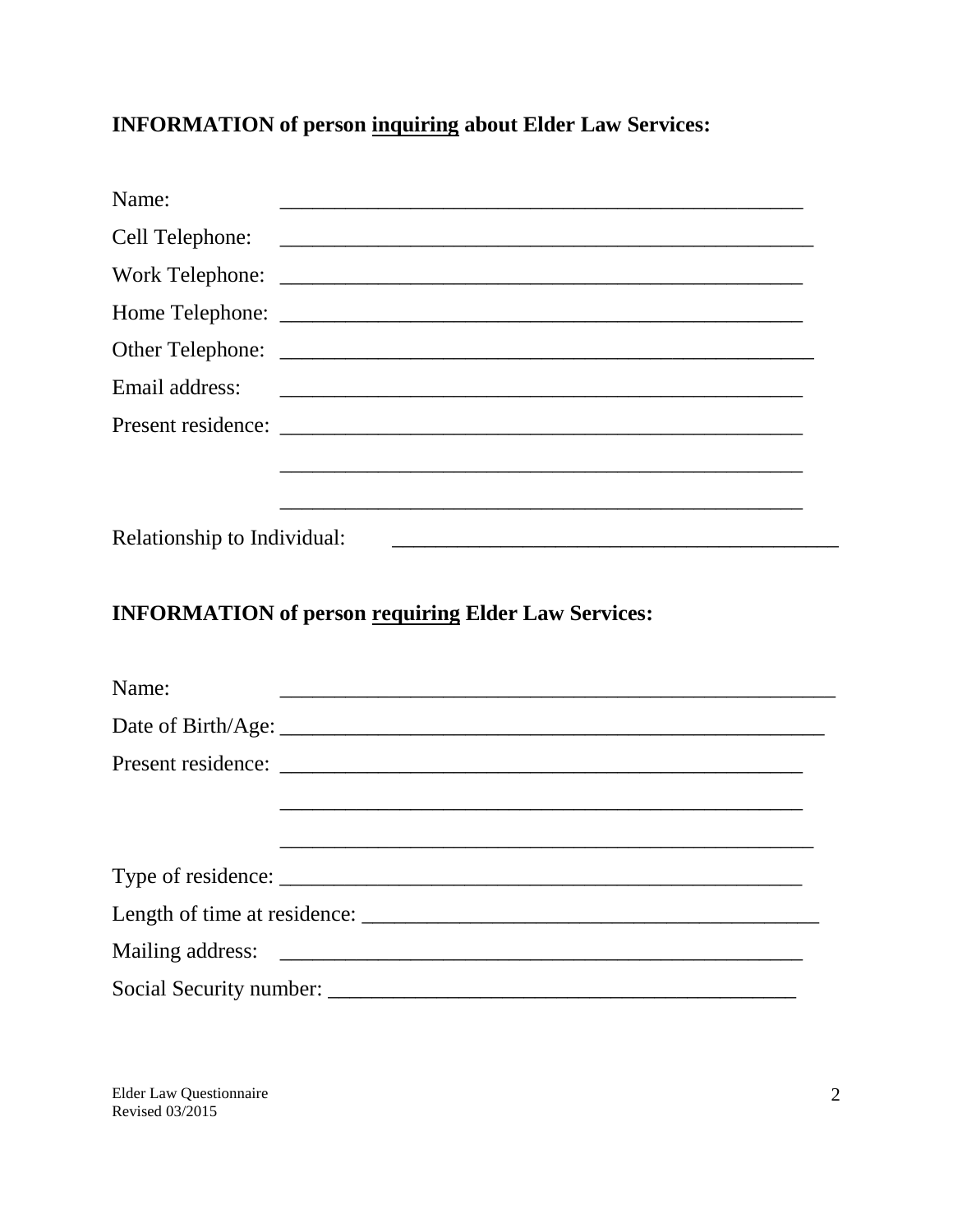Please describe the issue of the individual's potential legal matter:

\_\_\_\_\_\_\_\_\_\_\_\_\_\_\_\_\_\_\_\_\_\_\_\_\_\_\_\_\_\_\_\_\_\_\_\_\_\_\_

\_\_\_\_\_\_\_\_\_\_\_\_\_\_\_\_\_\_\_\_\_\_\_\_\_\_\_\_\_\_\_\_\_\_\_\_\_\_

\_\_\_\_\_\_\_\_\_\_\_\_\_\_\_\_\_\_\_\_\_\_\_\_\_\_\_\_\_\_\_\_\_\_\_\_\_\_\_

Are there any existing legal matters filed with the court in reference to this matter?

Please describe the nature of the individual's Elder Law needs, if any (e.g., medical diagnosis, if known, of behavior observed):

\_\_\_\_\_\_\_\_\_\_\_\_\_\_\_\_\_\_\_\_\_\_\_\_\_\_\_\_\_\_\_\_\_\_\_\_\_\_\_\_\_\_\_\_\_\_\_\_\_\_\_\_\_\_\_\_\_\_\_\_\_\_\_\_\_\_\_\_\_\_\_\_\_\_\_\_\_\_

\_\_\_\_\_\_\_\_\_\_\_\_\_\_\_\_\_\_\_\_\_\_\_\_\_\_\_\_\_\_\_\_\_\_\_\_\_\_\_\_\_\_\_\_\_\_\_\_\_\_\_\_\_\_\_\_\_\_\_\_\_\_\_\_\_\_\_\_\_\_\_\_\_\_\_\_\_\_

\_\_\_\_\_\_\_\_\_\_\_\_\_\_\_\_\_\_\_\_\_\_\_\_\_\_\_\_\_\_\_\_\_\_\_\_\_\_\_\_\_\_\_\_\_\_\_\_\_\_\_\_\_\_\_\_\_\_\_\_\_\_\_\_\_\_\_\_\_\_\_\_\_\_\_\_\_\_

\_\_\_\_\_\_\_\_\_\_\_\_\_\_\_\_\_\_\_\_\_\_\_\_\_\_\_\_\_\_\_\_\_\_\_\_\_\_\_\_\_\_\_\_\_\_\_\_\_\_\_\_\_\_\_\_\_\_\_\_\_\_\_\_\_\_\_\_\_\_\_\_\_\_\_\_\_\_

\_\_\_\_\_\_\_\_\_\_\_\_\_\_\_\_\_\_\_\_\_\_\_\_\_\_\_\_\_\_\_\_\_\_\_\_\_\_\_\_\_\_\_\_\_\_\_\_\_\_\_\_\_\_\_\_\_\_\_\_\_\_\_\_\_\_\_\_\_\_\_\_\_\_\_\_\_\_

\_\_\_\_\_\_\_\_\_\_\_\_\_\_\_\_\_\_\_\_\_\_\_\_\_\_\_\_\_\_\_\_\_\_\_\_\_\_\_\_\_\_\_\_\_\_\_\_\_\_\_\_\_\_\_\_\_\_\_\_\_\_\_\_\_\_\_\_\_\_\_\_\_\_\_\_\_\_

**CURRENT ESTATE PLANNING DOCUMENTS** 

Has the person requiring Elder Law Services previously executed any of the following estate planning documents? If so, and they are presently in effect, please bring the originals to our meeting:

Date Documents were signed

| Revocable or Irrevocable Trust      |  |
|-------------------------------------|--|
| Last Will and Testament             |  |
| <b>Community Property Agreement</b> |  |
| <b>Premarital Agreement</b>         |  |
| Durable Power of Attorney           |  |
| Living Will / Health Care Directive |  |
| Other:                              |  |

Elder Law Questionnaire Revised 03/2015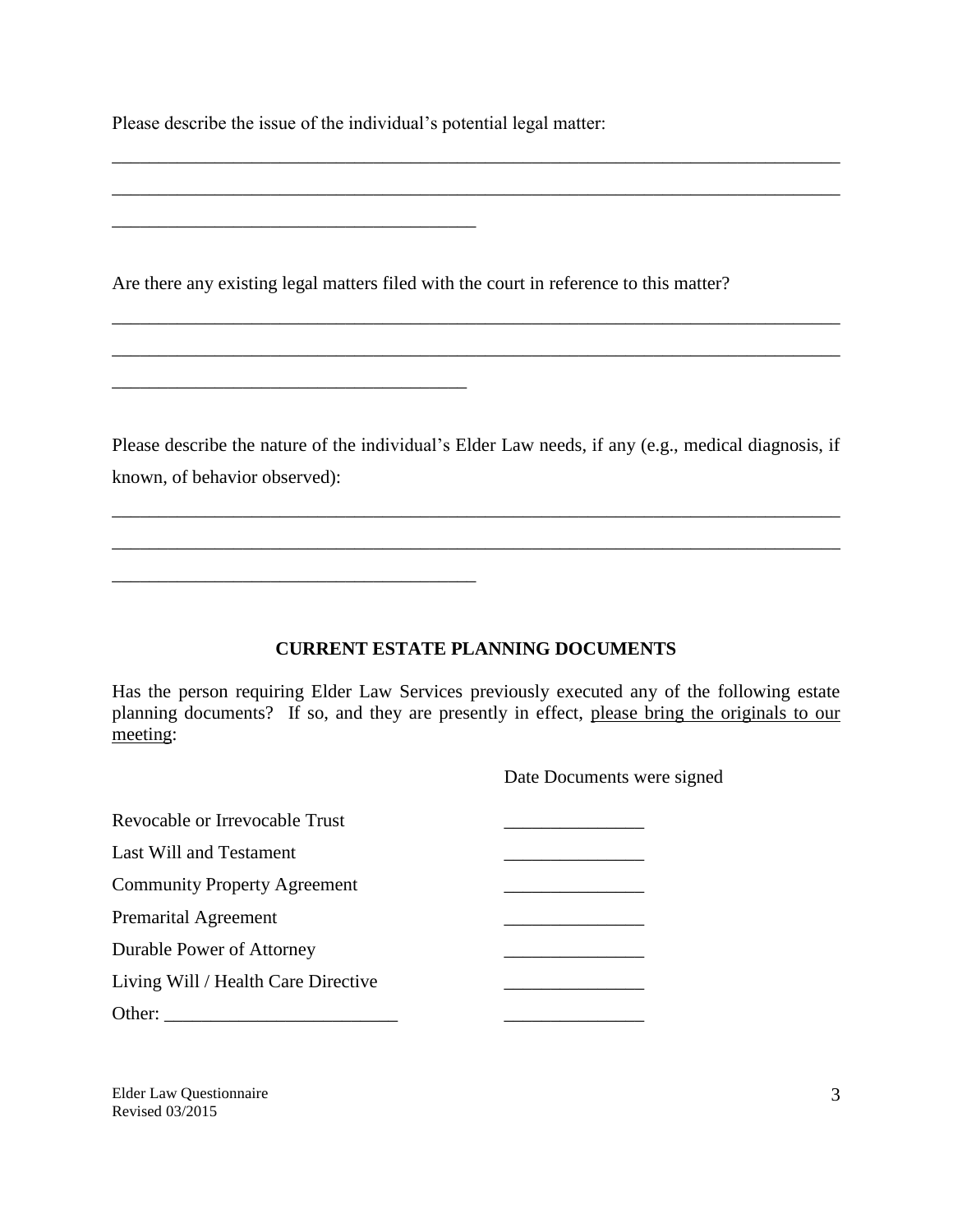## **Income Information of person requiring Elder Law Services:**

| <b>Income:</b>                 |   |
|--------------------------------|---|
| Social Security:               |   |
| SSI:                           | Φ |
| VA/Railroad/CSA Pension:       |   |
| <b>Retirement Pension:</b>     |   |
| Wages:                         |   |
| <b>Interest and Dividends:</b> |   |
| Other:                         |   |
| <b>Total Income:</b>           |   |

#### **HEALTH INSURANCE**

| <b>Medicare/Private Insurance/Medicare HMO</b>                                                                                                                                                                                                                                                                                                                                                            |  |
|-----------------------------------------------------------------------------------------------------------------------------------------------------------------------------------------------------------------------------------------------------------------------------------------------------------------------------------------------------------------------------------------------------------|--|
| Company:<br>the control of the control of the control of the control of the control of the control of the control of the control of the control of the control of the control of the control of the control of the control of the control                                                                                                                                                                 |  |
| Address:                                                                                                                                                                                                                                                                                                                                                                                                  |  |
|                                                                                                                                                                                                                                                                                                                                                                                                           |  |
| Telephone:<br><u> 1989 - Johann Barbara, marka a shekara tsa 1989 - An tsa 1989 - An tsa 1989 - An tsa 1989 - An tsa 1989 - An</u>                                                                                                                                                                                                                                                                        |  |
| <b>Medicare Supplement</b>                                                                                                                                                                                                                                                                                                                                                                                |  |
|                                                                                                                                                                                                                                                                                                                                                                                                           |  |
| Company:<br><u> 1980 - Antonio Alemania, prima postala de la provincia de la provincia de la provincia de la provincia de la</u>                                                                                                                                                                                                                                                                          |  |
| Address:                                                                                                                                                                                                                                                                                                                                                                                                  |  |
|                                                                                                                                                                                                                                                                                                                                                                                                           |  |
| Telephone:<br><u> Alexandria de la contrada de la contrada de la contrada de la contrada de la contrada de la contrada de la c</u>                                                                                                                                                                                                                                                                        |  |
| <b>Monthly Premium:</b><br><u> Alexandria de la contrada de la contrada de la contrada de la contrada de la contrada de la contrada de la c</u>                                                                                                                                                                                                                                                           |  |
| Deduction from pension?                                                                                                                                                                                                                                                                                                                                                                                   |  |
|                                                                                                                                                                                                                                                                                                                                                                                                           |  |
|                                                                                                                                                                                                                                                                                                                                                                                                           |  |
| <b>Long Term Care Insurance</b>                                                                                                                                                                                                                                                                                                                                                                           |  |
| Company:                                                                                                                                                                                                                                                                                                                                                                                                  |  |
| Address:<br>the control of the control of the control of the control of the control of the control of                                                                                                                                                                                                                                                                                                     |  |
|                                                                                                                                                                                                                                                                                                                                                                                                           |  |
| Telephone:<br><u> 1989 - Andrea Barbara, amerikan personal dan personal dan personal dan personal dan personal dan personal dan</u>                                                                                                                                                                                                                                                                       |  |
|                                                                                                                                                                                                                                                                                                                                                                                                           |  |
|                                                                                                                                                                                                                                                                                                                                                                                                           |  |
| Is it an indemnity policy? $\frac{1}{\sqrt{1-\frac{1}{\sqrt{1-\frac{1}{\sqrt{1-\frac{1}{\sqrt{1-\frac{1}{\sqrt{1-\frac{1}{\sqrt{1-\frac{1}{\sqrt{1-\frac{1}{\sqrt{1-\frac{1}{\sqrt{1-\frac{1}{\sqrt{1-\frac{1}{\sqrt{1-\frac{1}{\sqrt{1-\frac{1}{\sqrt{1-\frac{1}{\sqrt{1-\frac{1}{\sqrt{1-\frac{1}{\sqrt{1-\frac{1}{\sqrt{1-\frac{1}{\sqrt{1-\frac{1}{\sqrt{1-\frac{1}{\sqrt{1-\frac{1}{\sqrt{1-\frac{1$ |  |
|                                                                                                                                                                                                                                                                                                                                                                                                           |  |

Elder Law Questionnaire Revised 03/2015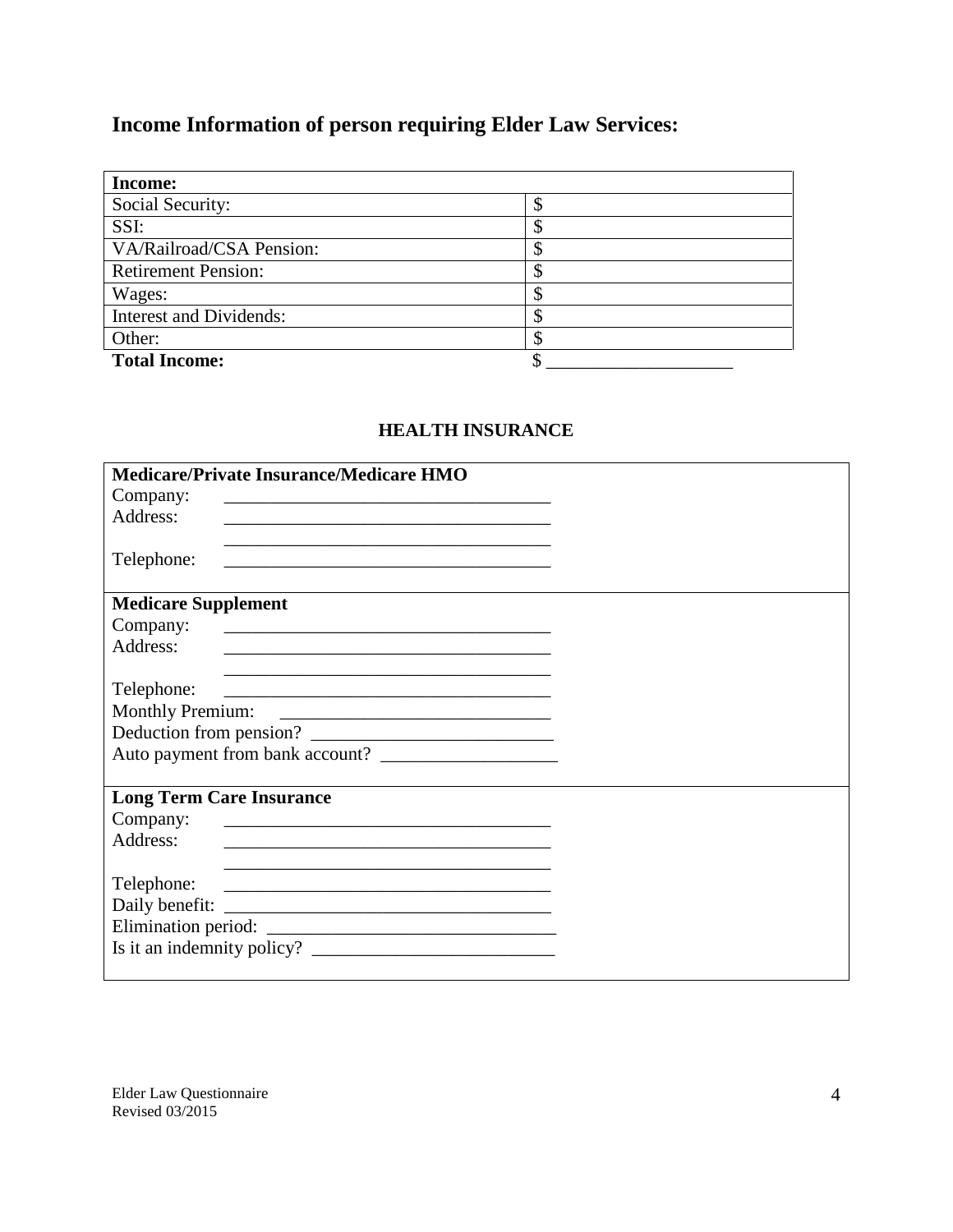#### PERSONAL PROPERTY

(Includes automobiles, manufactured homes, R.V.s, Boats)

| Description of Property<br>Titled? | Value and how valued? |
|------------------------------------|-----------------------|
|                                    |                       |
|                                    |                       |
|                                    |                       |
|                                    |                       |

#### STATEMENT OF ASSETS AND LIABILITIES

| <b>ASSETS</b>                                                |    | <b>LIABILITIES</b>                         |    |
|--------------------------------------------------------------|----|--------------------------------------------|----|
| Cash                                                         | \$ |                                            |    |
| Stocks & Bonds                                               | \$ | <b>MORTGAGES ON</b><br><b>REAL ESTATE</b>  |    |
| <b>Real Estate</b>                                           | \$ | <b>CHARGE ACCOUNTS</b><br>Credit Card Debt | \$ |
| Corporations,<br>Partnerships or other<br>business interests | S  | <b>BANK LOANS &amp; NOTES</b>              | \$ |

| <b>OTHER ASSETS</b> (Itemize) | <b>OTHER LIABILITIES</b> (Itemize) |
|-------------------------------|------------------------------------|
|                               |                                    |
|                               |                                    |
|                               |                                    |
|                               |                                    |
|                               |                                    |

Elder Law Questionnaire Revised 03/2015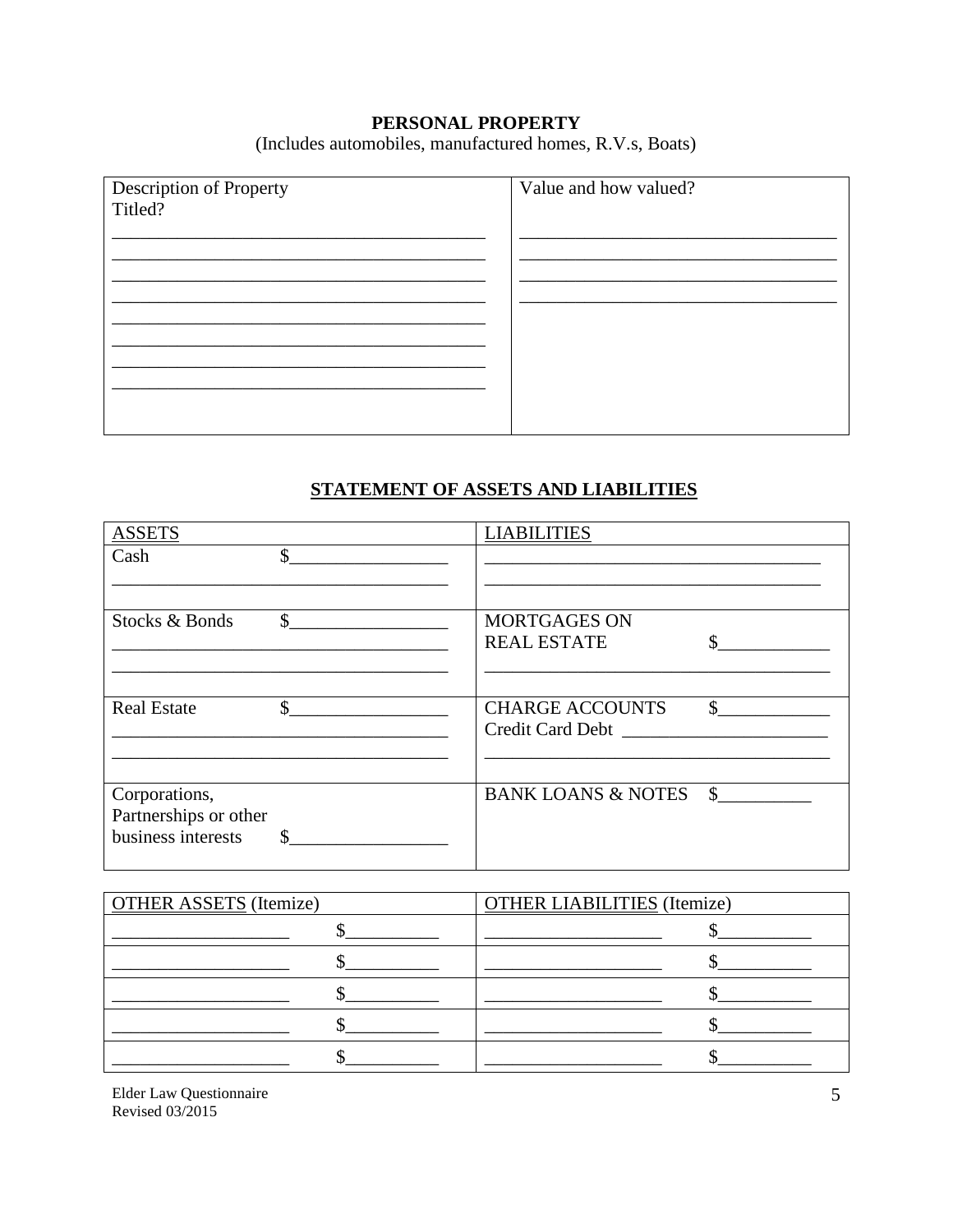| <b>TOTAL ASSETS:</b> | <b>TOTAL LIABILITIES:</b> |
|----------------------|---------------------------|

| NET WORTH: |  |
|------------|--|
|            |  |

#### **LIFE INSURANCE**

| Policy#:    |
|-------------|
|             |
|             |
| Face Value: |
|             |
|             |
|             |

#### RETIREMENT PLAN BENEFITS

| Employer                               | Plan Administrator |  |
|----------------------------------------|--------------------|--|
| Name                                   | Name               |  |
| Address                                | Address            |  |
|                                        |                    |  |
|                                        |                    |  |
| Primary Beneficiary of Death Benefit   |                    |  |
|                                        |                    |  |
| Secondary Beneficiary of Death Benefit |                    |  |